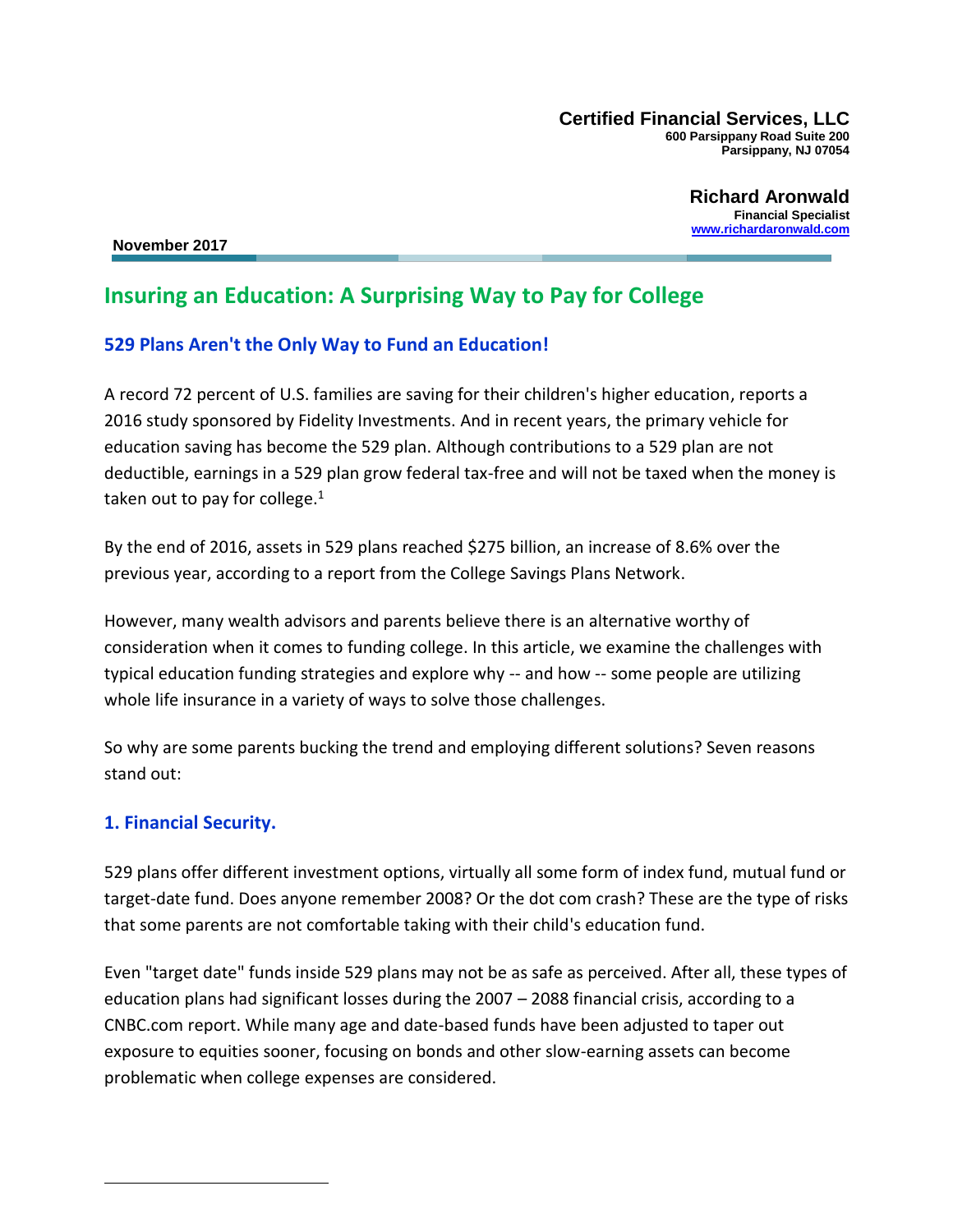*Advisors and parents alike appreciate the guarantees of whole life insurance.* In addition to the valuable death benefit it provides, whole life insurance comes with a number of living benefits.<sup>2</sup> In many policies, the cash value portion of the policy is *guaranteed<sup>3</sup>* to increase each year. In addition, the annual dividends (although not guaranteed) further increase policy values. <sup>4</sup> Which do you prefer... *saving* for college with the guarantees of whole life or *subjecting* your child's education fund to stock market risk?

The stability and predictability of the insurance industry is also attractive. When stocks suffered enormous losses in the aftermath of the sub-prime mortgage crisis, mutual life insurance companies continued to pay death claims and dividends to their policyholders without a hitch. A more conservative investment philosophy and liquidity requirements help to insulate mutual life insurance companies from some market risks and provide valuable diversification. The assets held by mutual insurance companies are managed by some of the best risk managers in the country.

### **2. Net vs Gross.**

 $\overline{a}$ 

It is often said, it's not what you earn, but how much you keep that matters! This principle applies to investments as well as income. Many Americans are waking up to the impact of fees and other costs associated with their 529 plans. And in a falling market, fees can compound the losses!

In a September 20, 2016 CNBC.com article titled, "Commissions Are Devouring your 529 Earnings Gains," Darla Mercado warned, "Investors need to be aware of the internal expenses in these plans as well as the commissions advisors may receive for selling 529s. For instance, investors in certain portfolios can shell out an average of 4.75 percent in charges paid upfront to the advisor, according to fund research firm Morningstar."

According to Paul Curley of fund research firm Strategic Insight, some parents opt for self-directed 529 plans to avoid paying commissions. Yet these self-directed plans still have costs including "annual maintenance fees, fund fees and administration and management expenses."

*Whole life has a guaranteed net value which accumulates tax-deferred.* Of course, life insurance has commissions and fees as well, but the guaranteed cash value amount represents *net* gains, factored *after* all policy costs and commissions. Additionally, a paid-up addition rider<sup>5</sup> can help to build cash value more quickly.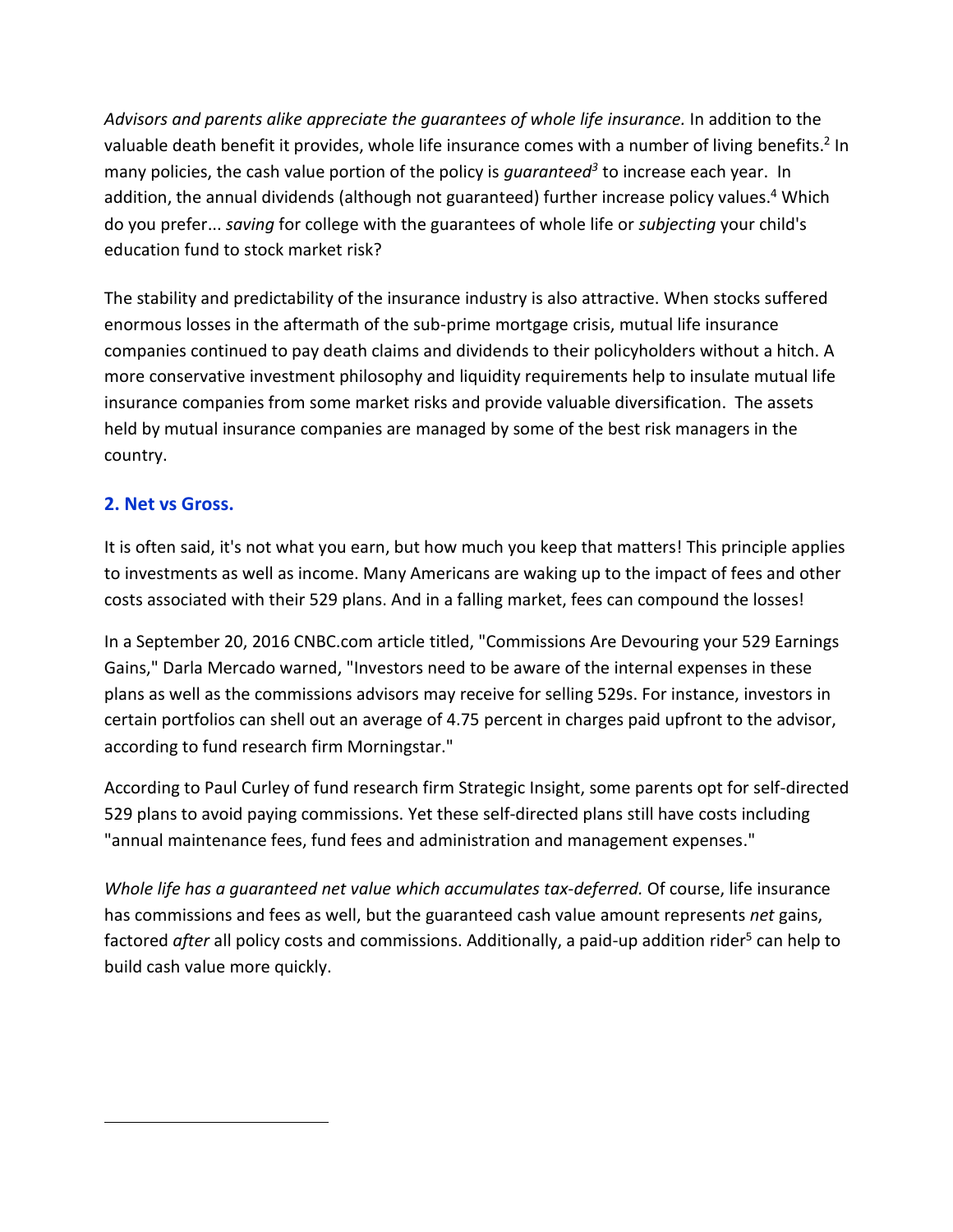### **3. Open-Ended Options.**

Assets in college savings plans grow tax-free and can be withdrawn tax-free if used for qualifying educational costs. 529 savings plans can be used for a wide variety of expenses, such as tuition, books, room and board. However, there are also many restrictions on what the money can be used for. StudentLoanHero.com notes some of the expenses that *don't* qualify:

- Moving expenses to or from college, from a truck rental to room furnishings;
- Travel expenses to come home on school breaks;
- Transportation expenses such as a car, bus pass, subway or Uber;
- Insurance of all kinds, including car, health, and renter's insurance;
- Room furnishings;
- Student loan repayment; and
- Cell phone or electronic data plans.

Furthermore, as Joseph Hurley of SavingForCollege.com details in "Avoid These 529 Withdrawal Traps," parents must take heed to avoid withdrawing more than the school's cost estimates, paying the wrong entity, or not using up all of the funds in the plan.

And what if your child is fortunate enough to receive a scholarship or decides not to go to college, or does not complete college? What if they would rather start a business, circle the world as a travel blogger, or find an apprenticeship that doesn't qualify for college credit?

Parents face an interesting dilemma and tax consequences if they have only saved for college in vehicles that can only be used in specific situations for certain expenses. TheCollegeInvestor.com warns parents who may withdraw money from a 529 plan for unauthorized expenses or other reasons, "...**you'll have to pay federal taxes on the account earnings and a 10% penalty**. **If you've received a state tax break, you may also have to pay that back as well."**

*Money from whole life isn't limited to supporting a child's education. The cash value of whole life can be used in an endless variety of ways.* Buy a car or even a Condo/House for your child during college which can be rented out to fellow students as an investment. Want to fund a business launch, a mentorship program, or a down payment on a residence for the college graduate? No problem. While the cash value accumulates tax-deferred, you can also take tax-free dividends (up to the cost basis in the policy) during your retirement or use the cash value to fund your future grandchildren's college education. There are no restrictions on the use of money from whole life.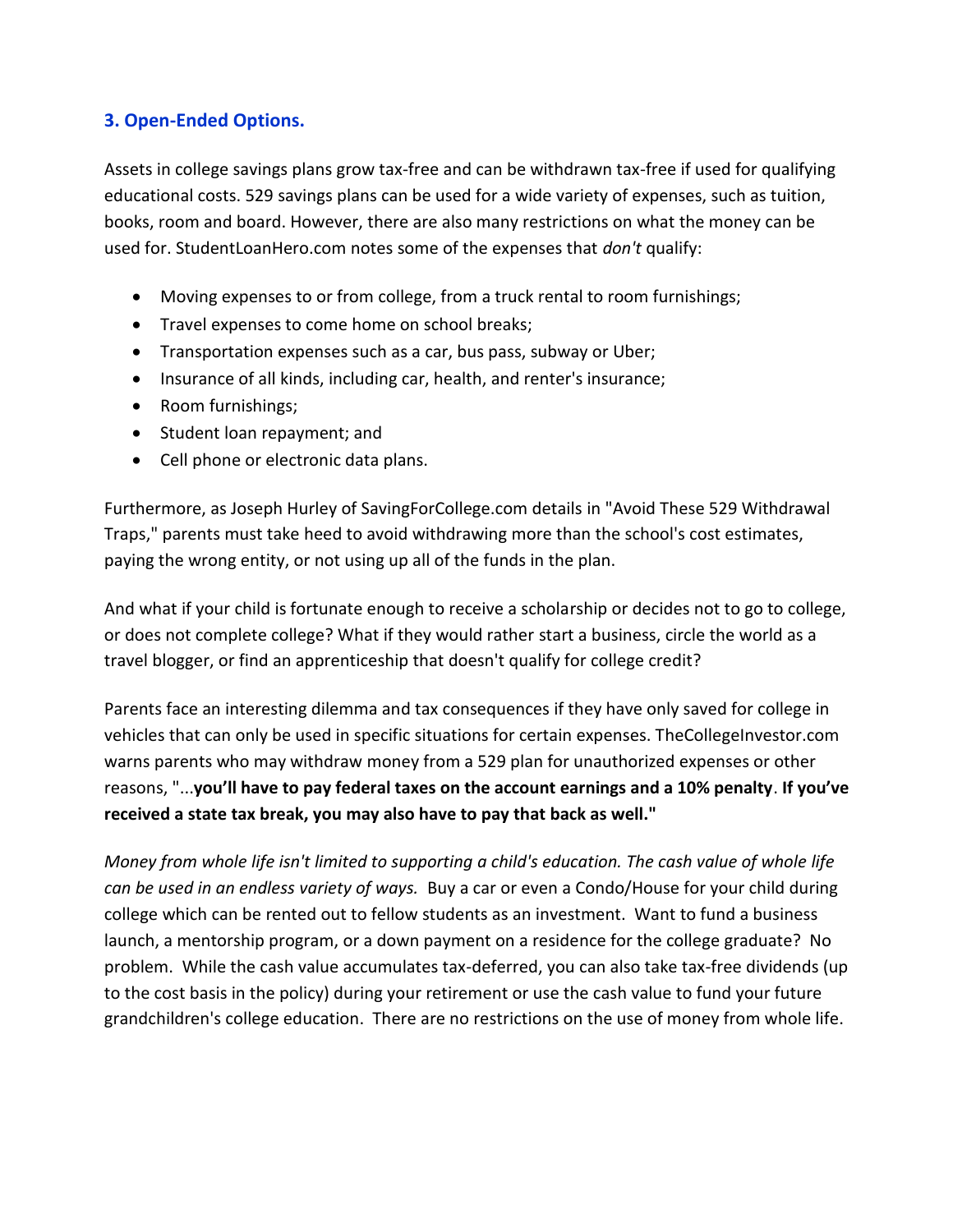### **4. Leverage Your Assets.**

An even more powerful use of whole life involves leveraging your assets. For instance, cash value can also be used as collateral to obtain bank loans at low competitive rates. (Don't try this with a 529 savings plan... it's not allowed!)

*There are endless ways that cash value can be leveraged to the advantage of the policy owner or student.*

A more leveraged way to use the cash value for the entrepreneurially-minded might be to:

- Borrow against the cash value for a down payment on a triplex or four-plex near your child's college.<sup>6</sup>
	- Your child lives in one unit while finding roommates to turn what would have been a college expense – housing – into a leveraged asset with cash-flow *and* built-in lessons in business, real estate, and responsibility!
	- Rather than coming away from college with a diploma and drained accounts, the family now has an asset that can continue to produce cash flow and gain equity.
	- Cash flow from the property pays back the property down payment, and, eventually, the mortgage and other expenses.

Now you have a college graduate *and* an additional asset!

#### **5. Financial Flexibility for Savers.**

 $\overline{a}$ 

What if parents or grandparents start saving for college when the child is young, but their financial situation changes before the child enters college? Perhaps a spouse passes or health deteriorates. Maybe they wish to fund their own business start-up after being downsized or to pursue a passion, but find their savings locked away in retirement plans or 529 savings plans that don't allow such flexibility.

Many parents and especially grandparents would like to contribute *more* towards college savings plans. However, it can be difficult to predict what expenses life may hold, or to contribute aggressively to savings plans that offer little flexibility. As important as college can be, it is even more important that the college student does not end up supporting their parents or grandparents someday! So, it is essential that college fund contributors are also safeguarding their own financial stability.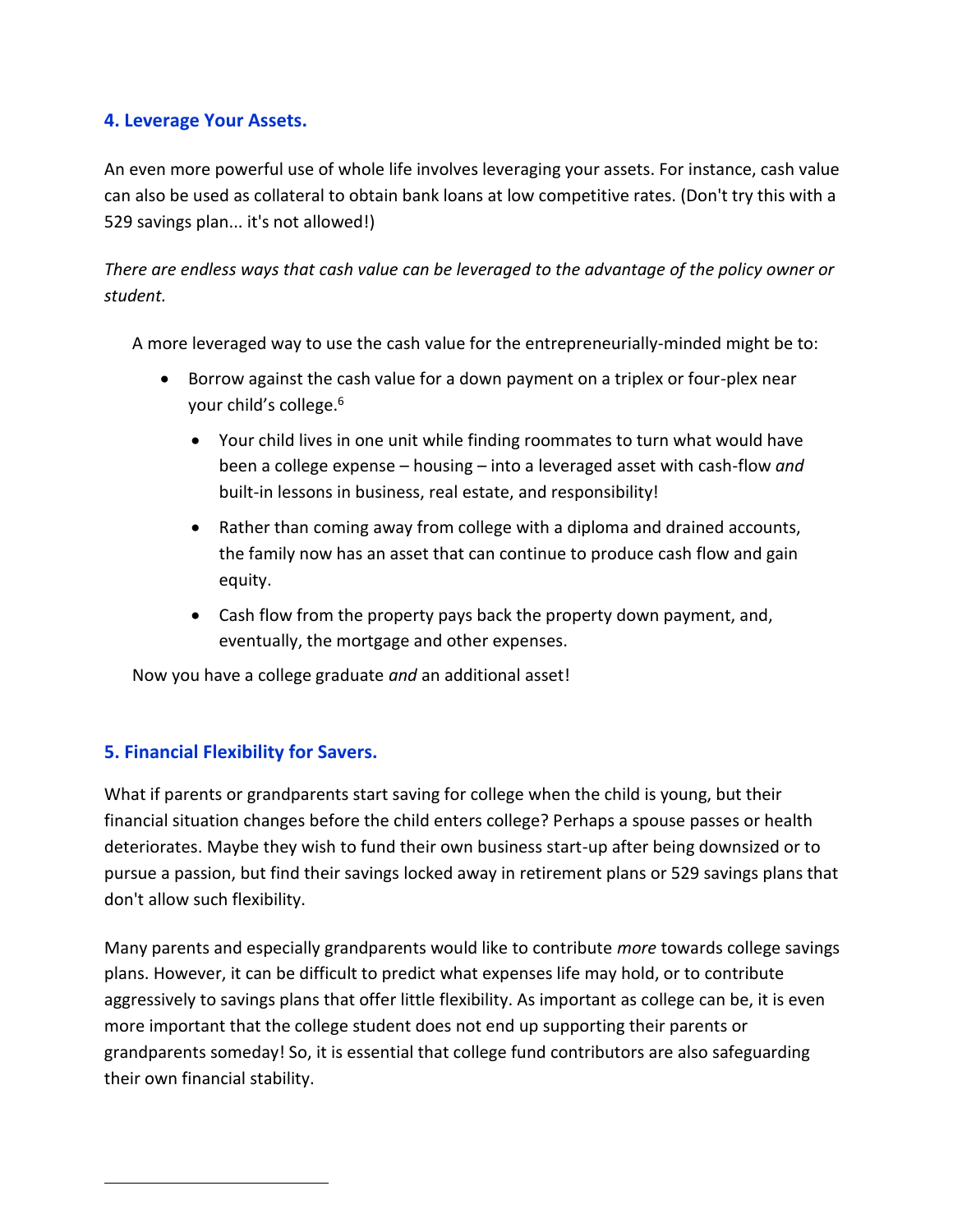*Whole life gives the policy owner ultimate financial flexibility.* It's an emergency fund, an opportunity fund, it can be used to supplement retirement<sup>7</sup>, replace the roof... yes, even pay for college tuition!

### **6. Maximize Financial Aid.**

Another motivator for parents to consider using whole life instead of a 529 plan is this: when a student applies for financial aid through submitting a FAFSA<sup>8</sup>, the assets in a 529 plan owned by them or their custodial parents are counted against them, potentially decreasing the amount of financial aid they will qualify for.

Additionally, grandparents and non-custodial parents have a rude awakening when the student applies for financial aid the second year. While the initial FAFSA application won't consider the assets of a grandparent or non-custodial parent in determining the first year's financial aid, that changes after the first year when money from those 529 plans is utilized. As Amy Feldman reports in a Reuters.com article, "...as the money is withdrawn to pay for tuition or other educational expenses, that amount must be reported on the next year's financial aid forms as untaxed income to the student, and it can reduce the amount of aid by 50 percent."

*Whole life cash value is not counted as an asset on a FAFSA application, regardless of who owns the policy.* This knowledge can help a student qualify for more financial aid than if the same assets were in a 529 plan. However, consider using loans from the whole life policy instead of withdrawals unless it is the last year of college, because withdrawals are considered to be "income" and can reduce financial aid the following year just as a 529 plan withdrawal would.

## **7. A Great Way to Plan for the Unexpected.**

 $\overline{a}$ 

What would happen in the event that a parent or grandparent should pass unexpectedly while in process of saving for college? Without life insurance, their plan might fail. With whole life insurance, the policy's death benefit can complete the goal of funding the child's college education.

In addition, a "Waiver of Premium" rider can be added to the whole life policy for a nominal additional premium, which provides that the insurance company will continue to pay the full annual premium if the insured became disabled. Either way, if there is premature death or a disability of the insured, funds are still available for the child goes to college.

529 Plans are solely dependent on contributions and how well the market performs. The real question is...will there be a "market correction" during the college years or worse, the summer before freshman year? Quite a scary scenario.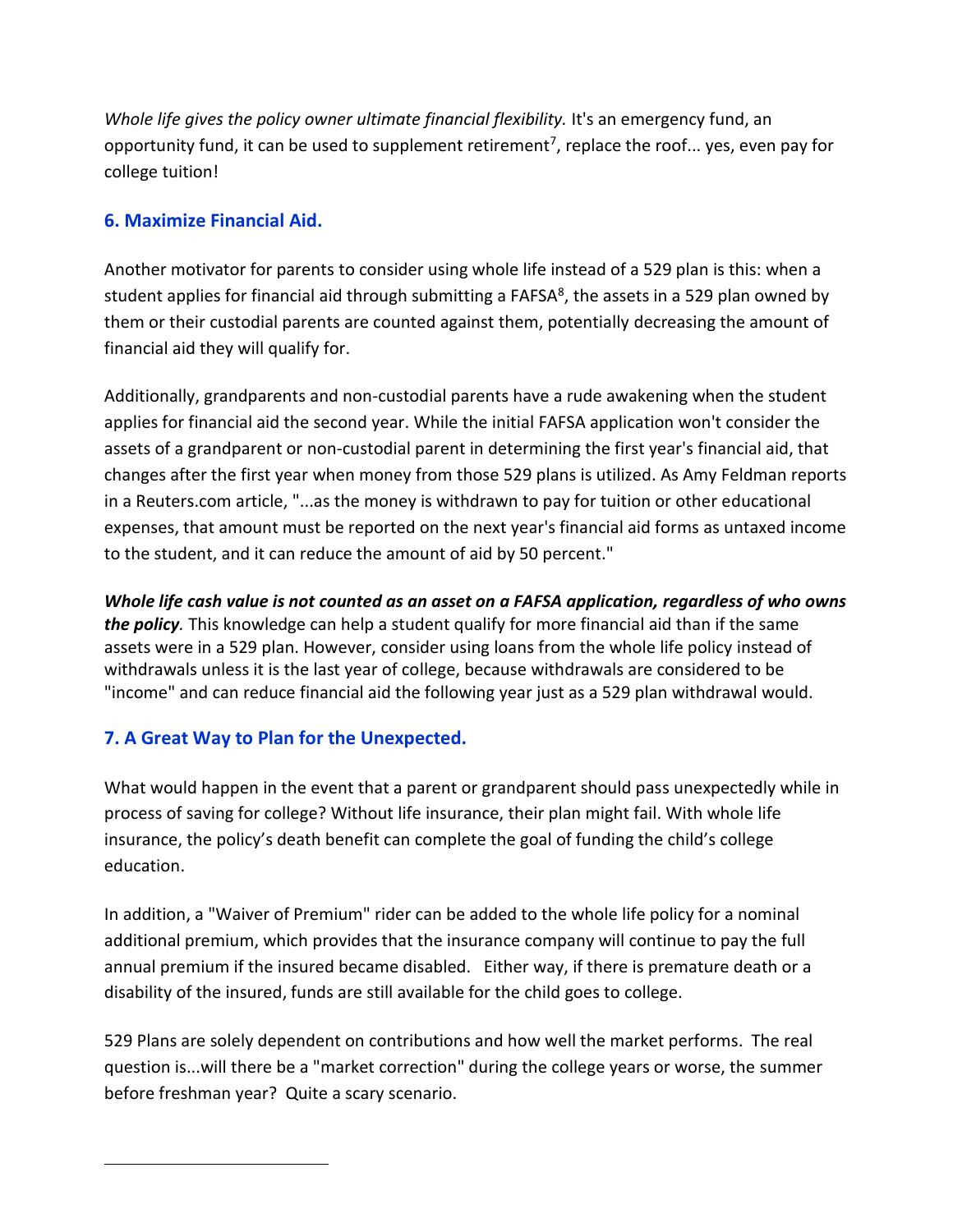### **A College Plan That Works**

With college costs rising to new highs, the question of how best to pay for college has never been more important. The College Board reports that a "moderate" college budget for a private college averages \$49,320 for the 2016-2017 year, double the still-significant cost of an in-state public college at an average of \$24,610. Educating just one child can be a six-figure commitment, if not multiple six figures for students attending traditional 4-year universities. (And that's before opportunity costs are calculated!)

Whole life is not a "quick fix" solution and it's not a good savings strategy if your child is 15 and you need an instant return on your money. But it is a solution especially appreciated by parents and grandparents who take a long-term view of planning. Additionally, whole life can be a tremendous help in improving the family's financial position, as well as a way to fund college with maximum flexibility and security.